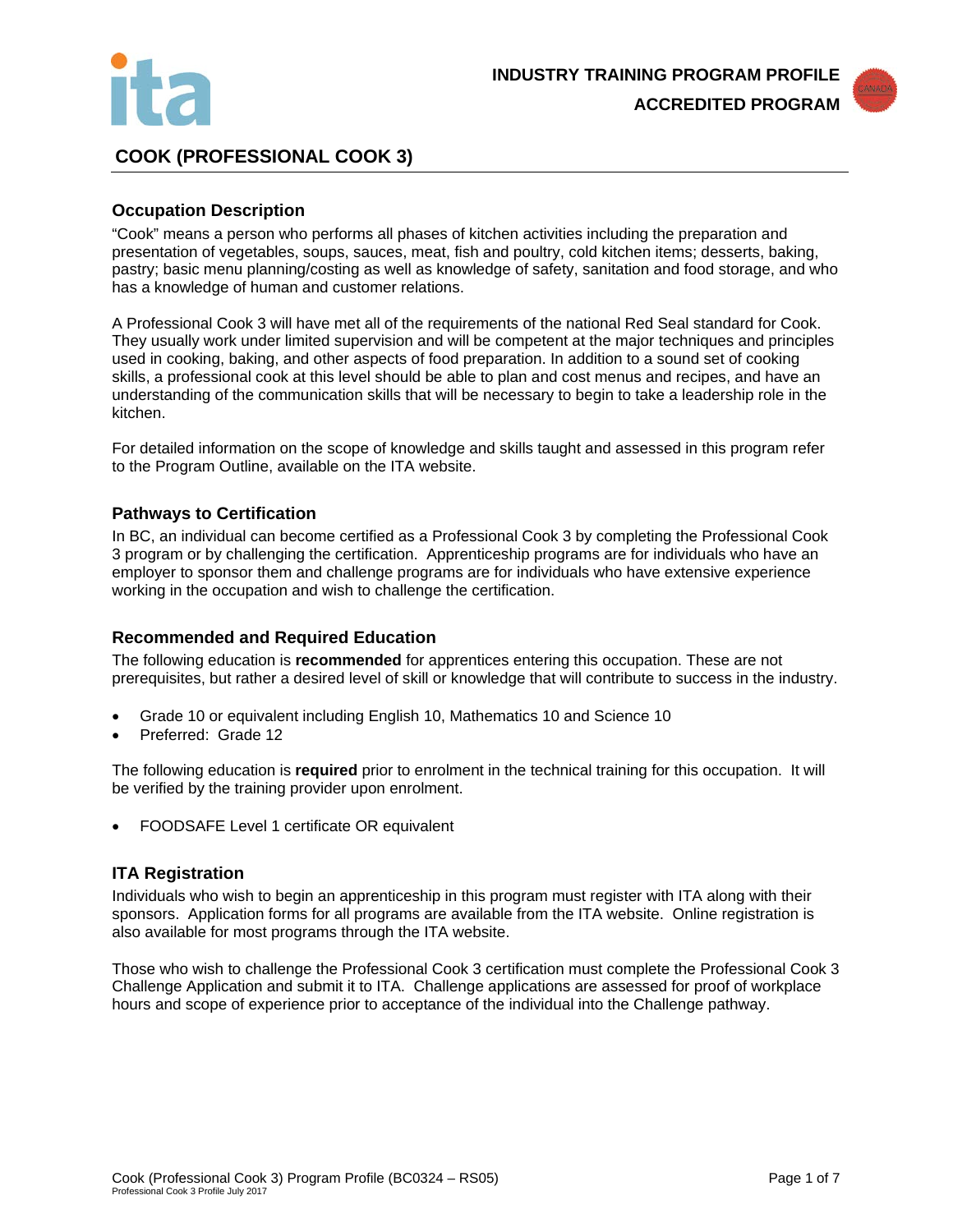



## **Apprenticeship Pathway**

This graphic provides an overview of the Cook (Professional Cook 3) apprenticeship pathway.



\* *Individuals who complete technical training through institutional entry receive credit toward the WBT hours of the program:* 

- *PC1: 600 hours*
- *PC2: 240 hours*

#### CROSS-PROGRAM CREDITS

*Individuals who hold the credentials listed below are entitled to receive credit toward the completion requirements of this program*

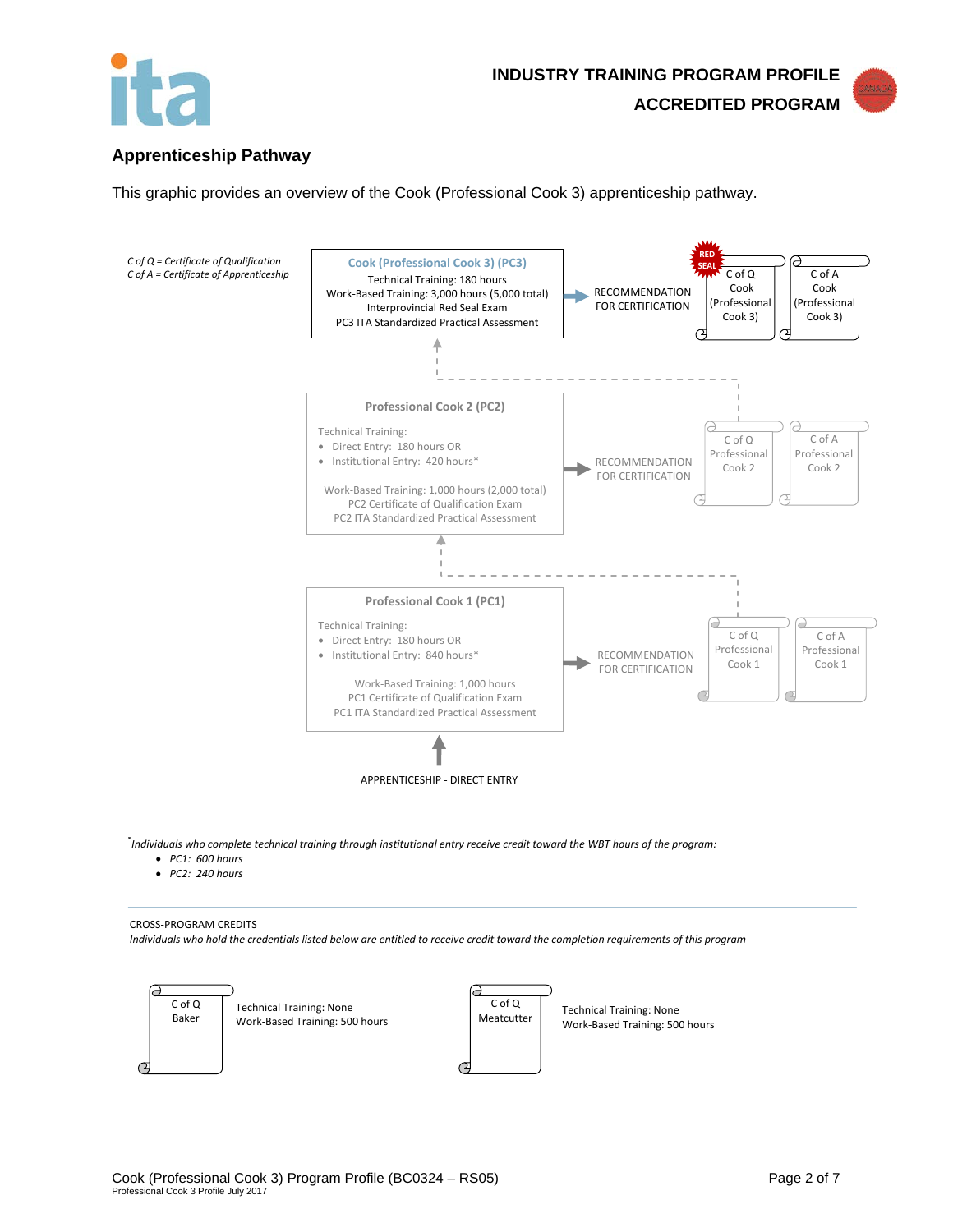



|                                       | <b>Apprenticeship Program Standards</b>                                                                                                                                                                                                                                                                                                                                                                                         |                                                                                                                                         |  |
|---------------------------------------|---------------------------------------------------------------------------------------------------------------------------------------------------------------------------------------------------------------------------------------------------------------------------------------------------------------------------------------------------------------------------------------------------------------------------------|-----------------------------------------------------------------------------------------------------------------------------------------|--|
| <b>Credentials Awarded</b>            | Cook (Professional Cook 3) – Certificate of Qualification with Interprovincial Red Seal<br>endorsement<br>Cook (Professional Cook 3) - Certificate of Apprenticeship                                                                                                                                                                                                                                                            |                                                                                                                                         |  |
| <b>ITA Registration Prerequisites</b> | Agreement signed by the employer to sponsor the apprentice<br>Professional Cook 2 – Certificate of Qualification<br>٠                                                                                                                                                                                                                                                                                                           |                                                                                                                                         |  |
| <b>Completion Requirements</b>        | Certification as a Professional Cook 3 is awarded upon successful completion of:                                                                                                                                                                                                                                                                                                                                                |                                                                                                                                         |  |
|                                       | Requirement                                                                                                                                                                                                                                                                                                                                                                                                                     | Level of Achievement Required                                                                                                           |  |
|                                       | <b>Technical Training</b>                                                                                                                                                                                                                                                                                                                                                                                                       | Minimum 70% in technical training:<br>■ 180 hours (or 6 weeks*)                                                                         |  |
|                                       | Work-Based Training                                                                                                                                                                                                                                                                                                                                                                                                             | 3,000 hours (5,000 total in the occupation)                                                                                             |  |
|                                       | Interprovincial Red Seal Exam                                                                                                                                                                                                                                                                                                                                                                                                   | • Minimum 70%                                                                                                                           |  |
|                                       | <b>PC3 ITA Standardized Practical</b><br>Assessment                                                                                                                                                                                                                                                                                                                                                                             | Declared competent in all three sections of the<br>assessment:                                                                          |  |
|                                       |                                                                                                                                                                                                                                                                                                                                                                                                                                 | • Safety and Sanitation: 5/5 critical factors<br>demonstrated                                                                           |  |
|                                       |                                                                                                                                                                                                                                                                                                                                                                                                                                 | • Organization and Technical Skills: 5/8<br>critical factors demonstrated                                                               |  |
|                                       |                                                                                                                                                                                                                                                                                                                                                                                                                                 | Finished Products: 22/30 critical factors<br>demonstrated                                                                               |  |
|                                       | Recommendation for Certification                                                                                                                                                                                                                                                                                                                                                                                                | Recommendation for certification signed by<br>٠<br>the Sponsor and an individual holding<br>credentials eligible for sign-off authority |  |
|                                       | Refer to the Cook Assessment Information document for an overview of the<br>assessment tasks and assessment methodology. The Assessment Information package<br>is available from the Professional Cook program page on the ITA website.                                                                                                                                                                                         |                                                                                                                                         |  |
| <b>Program Duration</b>               | Duration varies depending on how training is delivered, but the program generally takes<br>2 years to complete.                                                                                                                                                                                                                                                                                                                 |                                                                                                                                         |  |
|                                       | The technical training requirement is typically met through block-release training (full-<br>time, at school) delivered by an ITA-approved training provider. It can also be met<br>through approved alternative training models (e.g., distance education, online, part-time)<br>and/or level challenge where these options are available.                                                                                     |                                                                                                                                         |  |
| <b>Sign-off Authority</b>             | Credentials eligible to sign-off on the Recommendation for Certification:<br>Cook (Professional Cook 3) - Interprovincial Red Seal endorsement<br>Cook (Professional Cook 3) - Certificate of Qualification<br>Cook - Interprovincial Red Seal endorsement<br>٠<br>Cook - Certificate of Qualification<br>Certified Chef de Cuisine<br>ITA-issued letter authorizing supervision and sign-off of apprentices in this occupation |                                                                                                                                         |  |
| Challenging a Level                   | The following levels of technical training can be challenged for advanced placement in<br>this program:<br>• None                                                                                                                                                                                                                                                                                                               |                                                                                                                                         |  |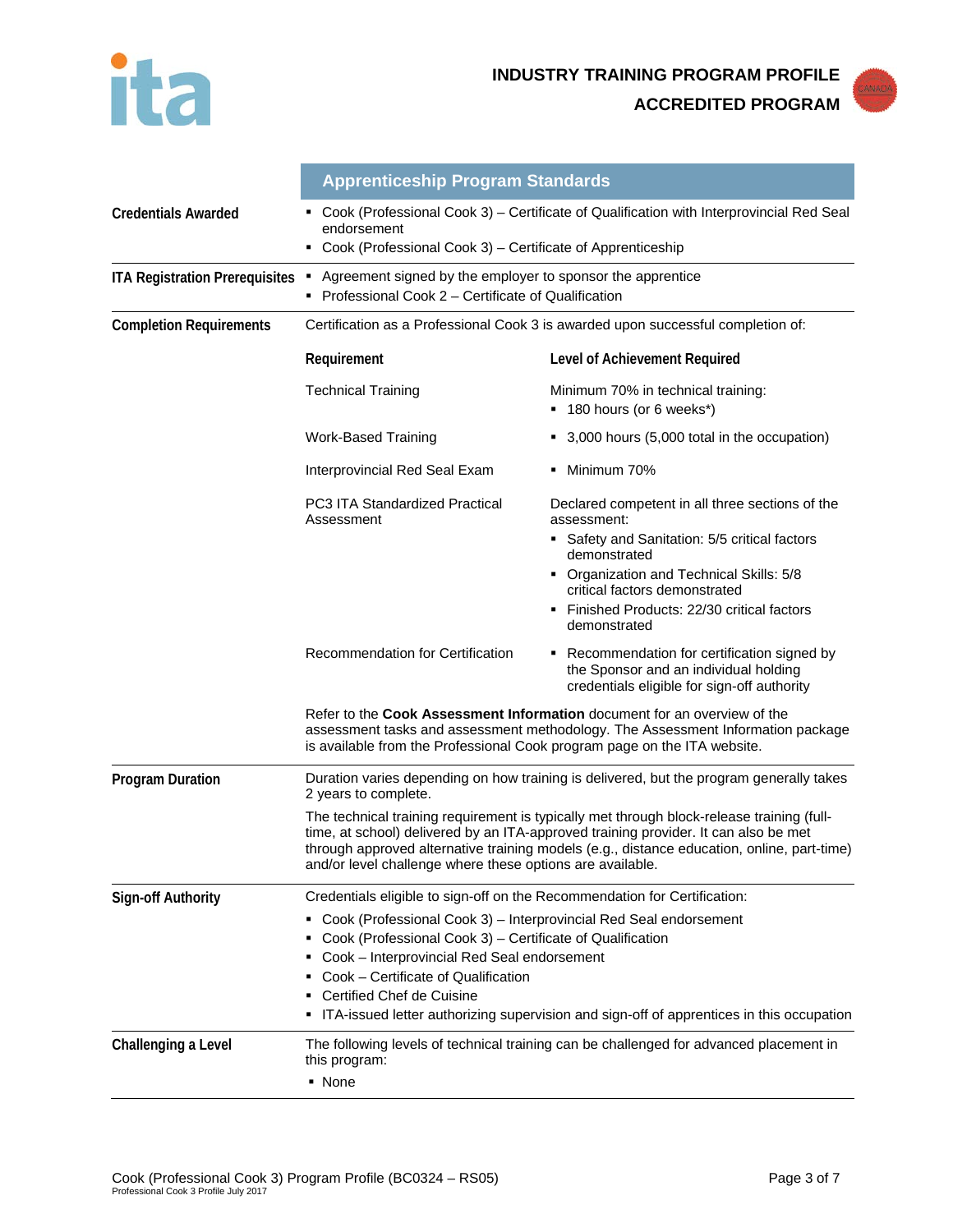



|                       | <b>Apprenticeship Program Standards</b>                                                                                                                        |                                                     |  |
|-----------------------|----------------------------------------------------------------------------------------------------------------------------------------------------------------|-----------------------------------------------------|--|
| Cross-Program Credits | Individuals who hold the credentials listed below are entitled to receive partial credit<br>towards the WBT hours requirement for application to this program: |                                                     |  |
|                       | Credential                                                                                                                                                     | Credit(s) Granted                                   |  |
|                       | Baker – Certificate of Qualification                                                                                                                           | ■ Technical training: None<br>• 500 workplace hours |  |
|                       | Meatcutter – Certificate of<br>Qualification                                                                                                                   | ■ Technical training: None<br>• 500 workplace hours |  |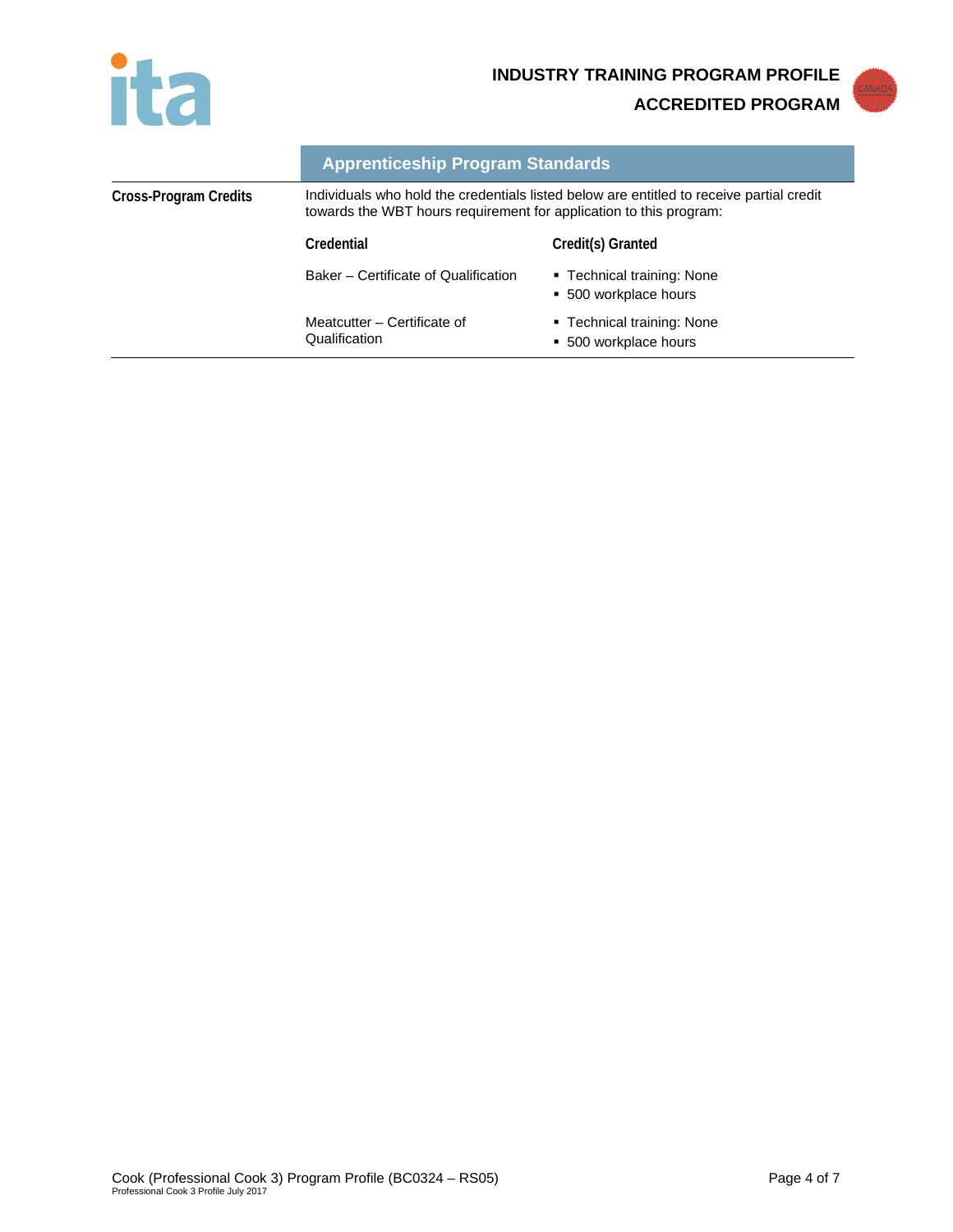

## **Challenge Pathway**

This graphic provides an overview of the Cook (Professional Cook 3) challenge pathway.



CREDIT FOR PRIOR LEARNING *Individuals who hold the credentials listed below are entitled to receive partial credit toward the completion requirements of this program*

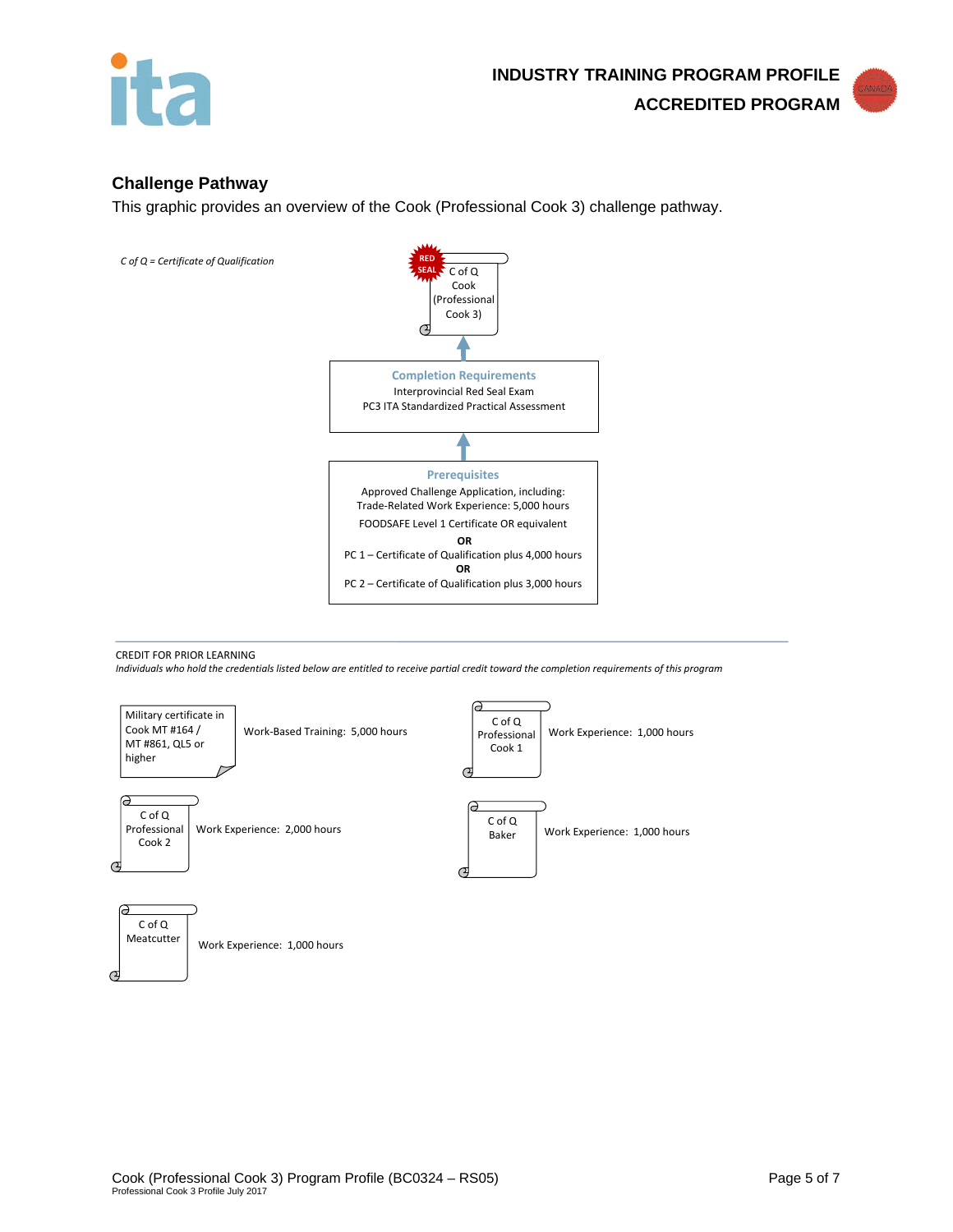



|                                  | <b>Challenge Program Standards</b>                                                                                                                                                                                                                                                                                                                                               |                                                                           |  |
|----------------------------------|----------------------------------------------------------------------------------------------------------------------------------------------------------------------------------------------------------------------------------------------------------------------------------------------------------------------------------------------------------------------------------|---------------------------------------------------------------------------|--|
| <b>Credentials Awarded</b>       | Cook (Professional Cook 3) – Certificate of Qualification with Interprovincial Red Seal<br>endorsement                                                                                                                                                                                                                                                                           |                                                                           |  |
|                                  | ITA Registration Prerequisites An approved Challenge Application, which includes:<br>5,000 documented hours of directly related experience working in the occupation<br>OR.<br>Professional Cook 1 – Certificate of Qualification plus 4,000 hours<br>OR.<br>Professional Cook 2 – Certificate of Qualification plus 3,000 hours<br>• FOODSAFE Level 1 certificate OR equivalent |                                                                           |  |
| <b>Credit for Prior Learning</b> | Individuals who hold the credentials listed below are considered to have met, or<br>partially met, the prerequisites for challenging this program:                                                                                                                                                                                                                               |                                                                           |  |
|                                  | Credential                                                                                                                                                                                                                                                                                                                                                                       | Credit(s) Granted                                                         |  |
|                                  | Professional Cook 1 – Certificate of<br>Qualification                                                                                                                                                                                                                                                                                                                            | Work Experience: 1,000 hours                                              |  |
|                                  | Professional Cook 2 – Certificate of<br>Qualification                                                                                                                                                                                                                                                                                                                            | Work Experience: 2,000 hours<br>٠                                         |  |
|                                  | Baker – Certificate of Qualification                                                                                                                                                                                                                                                                                                                                             | Work Experience: 1,000 hours                                              |  |
|                                  | Meatcutter – Certificate of Qualification                                                                                                                                                                                                                                                                                                                                        | Work Experience: 1,000 hours<br>٠                                         |  |
|                                  | Military certificate in Cook MT #164 /<br>MT #861, QL5 or higher                                                                                                                                                                                                                                                                                                                 | 5,000 workplace hours<br>٠                                                |  |
| <b>Completion Requirements</b>   | Certification as a Professional Cook 3 is awarded upon successful completion of:                                                                                                                                                                                                                                                                                                 |                                                                           |  |
|                                  | Requirement                                                                                                                                                                                                                                                                                                                                                                      | Level of Achievement Required                                             |  |
|                                  | Interprovincial Red Seal Exam                                                                                                                                                                                                                                                                                                                                                    | ■ Minimum 70%                                                             |  |
|                                  | PC3 ITA Standardized Practical<br>Assessment                                                                                                                                                                                                                                                                                                                                     | Declared competent in all three sections of<br>the assessment:            |  |
|                                  |                                                                                                                                                                                                                                                                                                                                                                                  | • Safety and Sanitation: 5/5 critical factors<br>demonstrated             |  |
|                                  |                                                                                                                                                                                                                                                                                                                                                                                  | • Organization and Technical Skills: 5/8<br>critical factors demonstrated |  |
|                                  |                                                                                                                                                                                                                                                                                                                                                                                  | Finished Products: 22/30 critical factors<br>demonstrated                 |  |
|                                  | Refer to the Cook Assessment Information for an overview of the assessment tasks<br>and assessment methodology. The Assessment Information package is available from<br>the Professional Cook program page on the ITA website.                                                                                                                                                   |                                                                           |  |